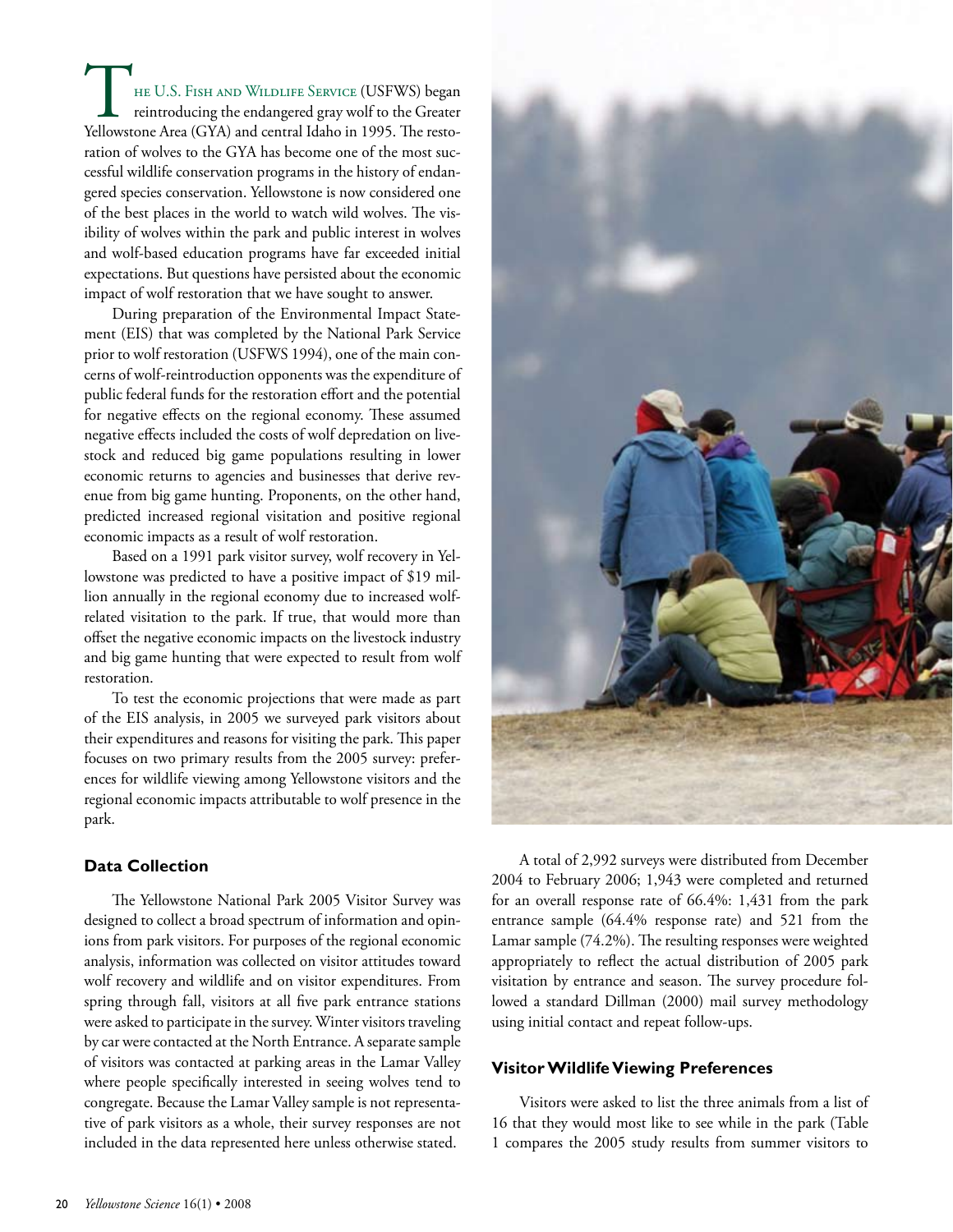# *Wolf Recovery in Yellowstone*

Park Visitor Attitudes, Expenditures, and Economic Impacts

> *John W. Duffield, Chris J. Neher, and David A. Patterson*

Wolf watchers at Slough Creek, photograph by Jim Peaco/NPS.

similar surveys conducted in 1991 and 1999). The "charismatic megafauna," including large carnivores and ungulates, rank highest on the lists. The large carnivores are consistently among the top five ranked species. In the 1991 study, wolves ranked ninth in popularity; 15% of park visitors listed them as one of the three species they would most like to see even though wolves were not present in the park. In the 1999 study, following wolf reintroduction, wolves were ranked second after grizzly bears and the percentage of visitors who chose wolves had increased to 36%. In the 2005 study, 44% of visitors listed wolves as a species they would most like to see, again ranking it second after grizzlies.

When asked to indicate which species they saw on their trip to the park, nearly all respondents reported seeing bison (93% to 98%), and a large share reported seeing elk (85% to

92%). As expected, very few visitors (1.8% or less) reported seeing the rarely viewed mountain lion and wolverine. Table 2 shows the percentage of entrance sample respondents who reported seeing wolves, coyotes, and both wolves and coyotes. For purposes of analyzing the impact of wolf presence in Yellowstone, we reduced the chance of counting visitors who misidentified coyotes as wolves by using the percentage of visitors who reported seeing both coyotes and wolves.

Table 2 shows that, depending on the season (spring, summer, or fall) from 9% to 19% of visitors reported seeing both wolves and coyotes. In winter, about 37% of North Entrance visitors reported seeing wolves and coyotes. Applying these percentages to the actual 2005 recreational visitation levels yields an estimate of 326,000 visitors who saw wolves in 2005. Although this is a conservative estimate because it excludes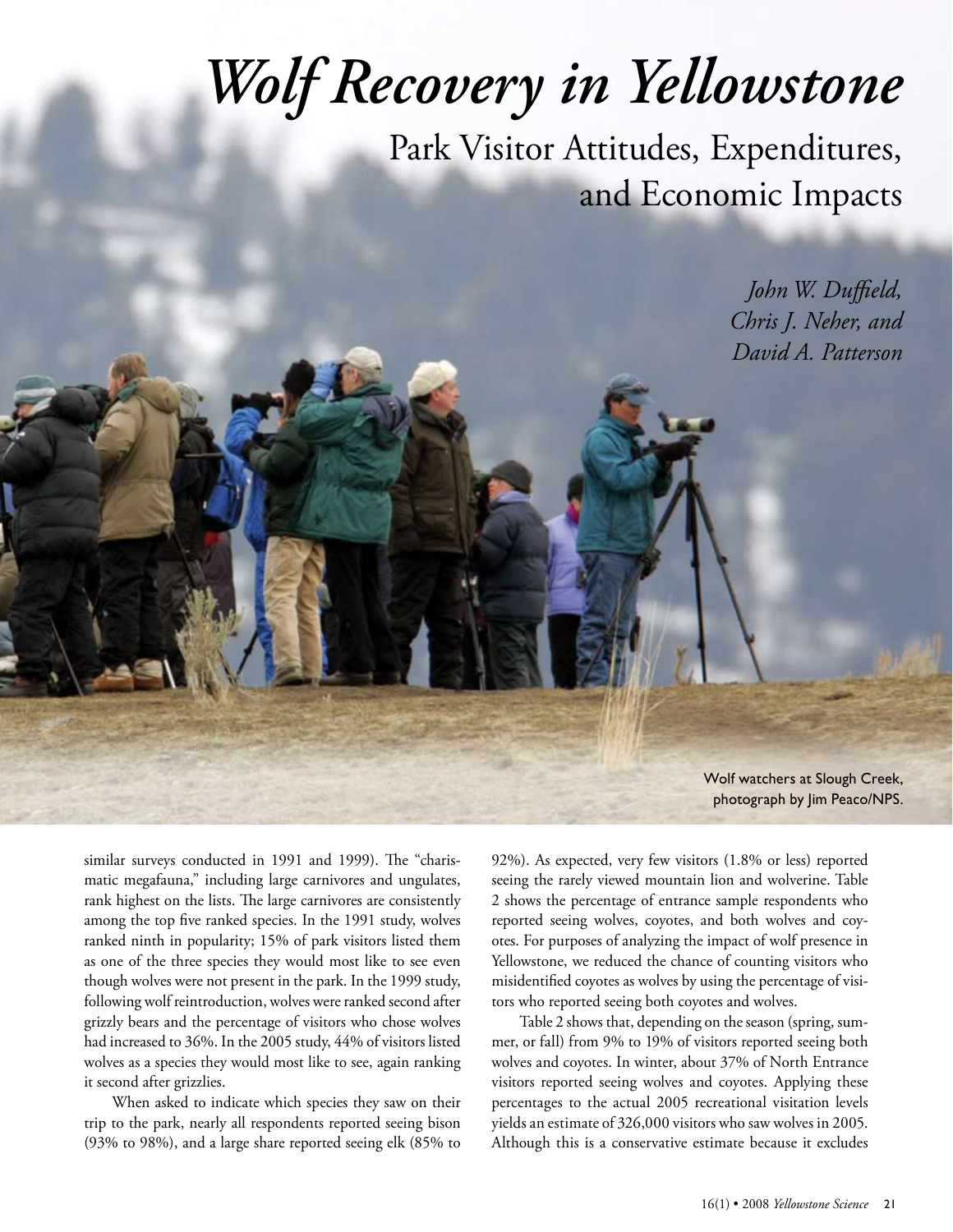winter visitors who came through the West, East, and South entrances on over-snow vehicles, it is substantially higher than previous estimates. For example, according to field counts of wolf-watching visitors by Yellowstone National Park personnel (Smith 2005), about 20,000 visitors per year were viewing wolves. Given the size of the park, the widespread distribution of wolves (Smith 2005), and the limited presence of park personnel in the field, this method may have under-estimated the number of wolf observers by more than an order of magnitude.

### **Yellowstone Visitor Trip Expenditures**

A key measure of the economic significance of a resource such as Yellowstone to the local economy is the amount of money visitors from outside the three-state area of Montana, Idaho, and Wyoming spend during their trips. To obtain an estimate of this, the survey questionnaire asked visitors to indicate the total amount they spent on their trip, as well as the amount they spent in these three states. Table 3 compares the reported average trip spending by season for residents of the three states to the spending of nonresidents.

## **Net Recreation Impacts of Wolf Recovery on the Regional Economy**

Survey respondents were also asked if the possibility of seeing or hearing wolves had been a reason for their visiting the park and, if so, whether they would have come if wolves had not been present. Based on the responses to this question by both residents and nonresidents we estimated that the percentage of annual Yellowstone visitation attributable to wolves is 3.7%, ranging from 1.5% in the spring to nearly 5% in the fall. The percent for nonresidents only is similar, ranging from around 2% of spring visitors to almost 5% of summer visitors (Table 4). Table 4 shows the derivation of our estimate of the economic impact to the three-state region.

We estimate that approximately 94,000 visitors from outside the three-state region came to the park specifically to see or hear wolves in 2005, and that they spent an average of \$375 per person, or a total of \$35.5 million in the three states (Table 4). Prior to reintroduction, Duffield (1992) estimated that a recovered wolf population would lead to increased visitation from outside the three-state region resulting in an additional \$19.35 million in direct visitor spending in the three states. Adjusted for inflation this would be \$27.74 million per year in 2005—less than the \$35.5 million estimate based on the data from our 2005 study, but well within the 95% confidence interval (\$22.4 to \$48.6 million).

## **Wolf Impacts on Livestock and Big Game Hunting**

The EIS economic analysis provided estimates of the impacts of a recovered wolf population on livestock predation and big game populations in the three-state area. The estimated

| Rank             | 1991 Study        |       | 1999 Summer Study |      | 2005 Summer Study |      |
|------------------|-------------------|-------|-------------------|------|-------------------|------|
|                  | <b>Species</b>    | %     | <b>Species</b>    | %    | <b>Species</b>    | %    |
| $\mathbf{I}$     | Grizzly           | 0.550 | Grizzly           | 0.58 | Grizzly           | 0.55 |
| $\overline{2}$   | <b>Black Bear</b> | 0.332 | Wolf              | 0.36 | Wolf              | 0.44 |
| 3                | Moose             | 0.332 | Moose             | 0.35 | Moose             | 0.41 |
| $\overline{4}$   | Elk               | 0.239 | Lion              | 0.31 | <b>Black Bear</b> | 0.26 |
| 5                | Lion              | 0.229 | <b>Black Bear</b> | 0.29 | Lion              | 0.25 |
| $\boldsymbol{6}$ | Sheep             | 0.219 | Sheep             | 0.23 | Sheep             | 0.21 |
| $\overline{7}$   | Eagle             | 0.187 | Eagle             | 0.21 | Eagle             | 0.21 |
| 8                | <b>Bison</b>      | 0.160 | <b>Bison</b>      | 0.19 | <b>Bison</b>      | 0.21 |
| 9                | Wolf              | 0.154 | Elk               | 0.14 | Elk               | 0.14 |
| 10               | Wolverine         | 0.047 | Wolverine         | 0.06 | Wolverine         | 0.06 |

The 2005 study also included six other species that were selected as preferred by some respondents: trumpeter swan (3%), deer (2%), fox (1.8%), coyote (0.6%), antelope (0.3%), and goose (0.1%).

Table 1. Comparison of Yellowstone National Park visitor ratings of the animals they most would like to see on their trips to Yellowstone.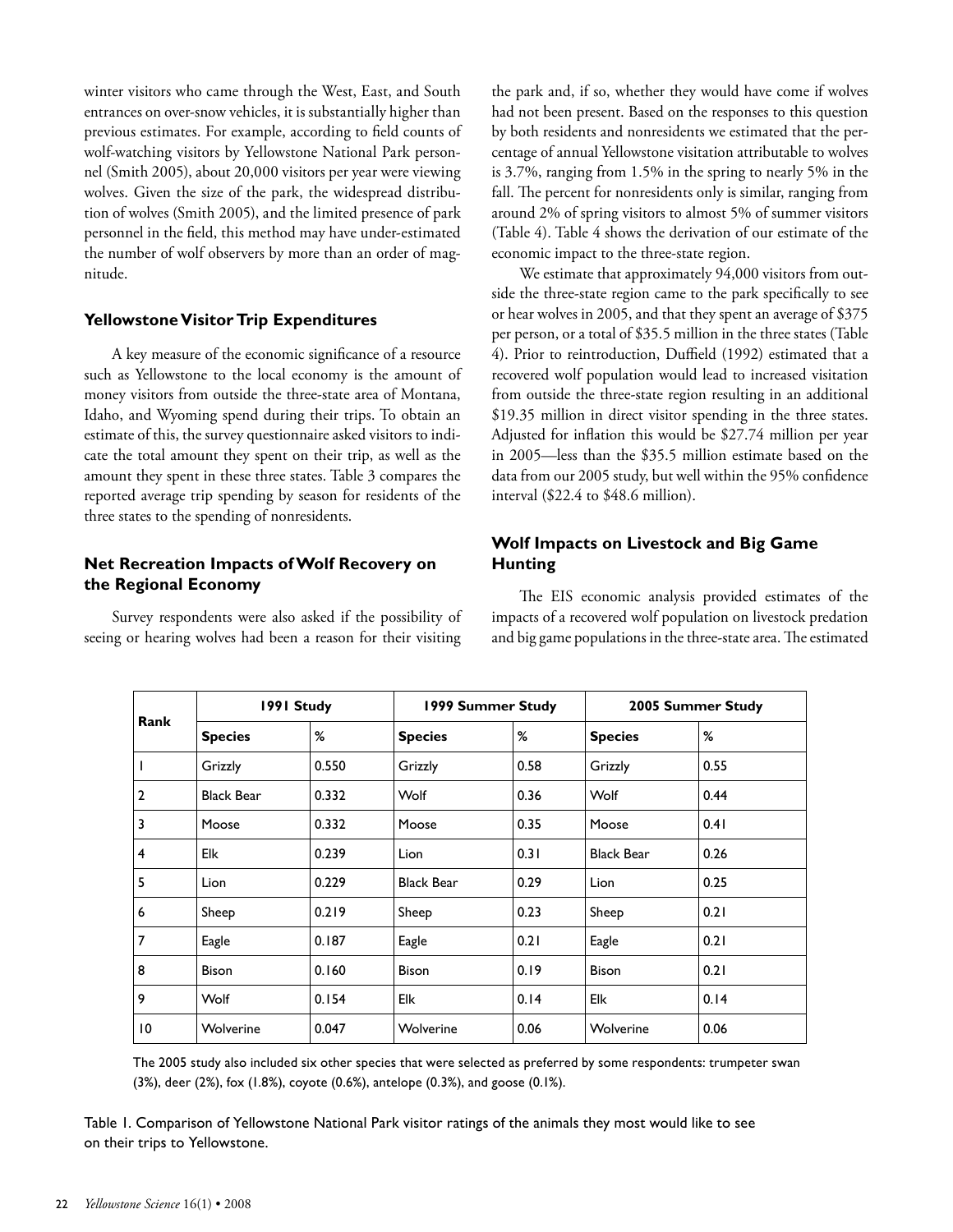livestock losses of \$1,900 to \$30,500 per year (mostly for cattle and sheep) were based on assumptions of a recovered population of 100 wolves. During the period when wolf numbers were near 100 (1997–2000), annual losses averaged \$11,300 (based on actual payments at market prices for wolf kills verified by Defenders of Wildlife, www.defenders.org). When wolves numbered more than 300 in 2004 and 2005, losses averaged \$63,818 per year, twice the high-end estimate predicted in the EIS. Even if payments by Defenders of Wildlife understated livestock losses by a factor of two due to the difficulty of verifying all actual kills, recent direct losses would still be less than \$130,000 per year. Other livestock industry costs resulting from wolf reintroduction have not been quantified, but could include increased fencing and management costs associated with reducing wolf predation on a given ranch.

Based on biologists' projections of the impact of wolf predation on big game populations, the EIS projected a decline of 2,439 to 6,157 hunter days for elk, deer, and moose on the northern range and for Jackson and North Fork Shoshone elk. The associated foregone annual hunter expenditure was projected to be \$207,000 to \$538,000, based on approximately \$85 hunter expenditure per day for those species. In 2005 dollars, this would be a loss of \$342,000 to \$890,000. Three of the species examined in the EIS (deer, moose, and bison) either have seen no reduction in population levels (as was predicted in the EIS) or, in the case of moose, have inadequate data to evaluate current population levels (White et al 2005). There have been no reductions for permits, animals harvested, or hunter success for mule deer or moose on the northern range as a result of wolf restoration (White et al. 2005).

The other key game species, elk , has provoked substantial concern in recent years because some herd sizes have dropped dramatically as wolf numbers have risen. While a substantial body of recent literature on wolf-prey modeling in the Yellowstone ecosystem exists, most of it focuses on the northern range elk. A review of the wildlife biology literature on the northern



range elk population shows a divergence of views on the extent to which wolf predation has been responsible for its decline. However, two peer-reviewed papers (Varley and Boyce 2006, Vucetich et al. 2005) show that the impact of wolves on elk numbers has been consistent with or below the EIS prediction, which was for a long-range reduction of 5% to 30% in the hunter elk harvest. If one accepts the Varley and Boyce (2006) estimates, which also include impacts on the Jackson and North Fork Shoshone elk herds, actual declines in big game populations as a result of wolf predation and associated hunter impact are in the range predicted by the EIS (\$342,000 to \$890,000 in 2005 dollars). A caveat to these estimates is that they do not account for substitution behavior in response to changes in elk hunting opportunities in the GYA. This may result in an overstatement of hunter impacts. It was assumed in

| <b>Statistic</b>                                                      | <b>Spring</b><br>$N=495$                   | <b>Summer</b><br>$N=477$ | Fall<br>$N = 322$ | Winter<br>$N=221$ |
|-----------------------------------------------------------------------|--------------------------------------------|--------------------------|-------------------|-------------------|
| % Report seeing wolves                                                | 25.4%                                      | 15.2%                    | 18.5%             | 42.4%             |
| % Report seeing coyotes                                               | 45.3%                                      | 38.9%                    | 40.4%             | 71.2%             |
| % Report seeing both                                                  | 19.2%                                      | 9.1%                     | 12.8%             | 36.7%             |
| Recreational visitation (2005)                                        | 382,598                                    | 1,819,798                | 547,777           | 43,933            |
| Number of visitors seeing wolves and coyotes                          | 73,382                                     | 166,330                  | 70,335            | 16, 123           |
| Total estimated visitors sighting wolves and<br>coyotes (spring-fall) | 310.046<br>(95% C.I. 257, 210 to 362, 882) |                          |                   |                   |
| Total estimated visitors sighting wolves and<br>coyotes (year-round)  | 326,170<br>(95% C.I. 273,277 to 379,097)   |                          |                   |                   |
| Note: winter estimate includes only North Entrance visitation.        |                                            |                          |                   |                   |

Table 2. Estimated number of Yellowstone visitors seeing wolves and coyotes in the park in 2005.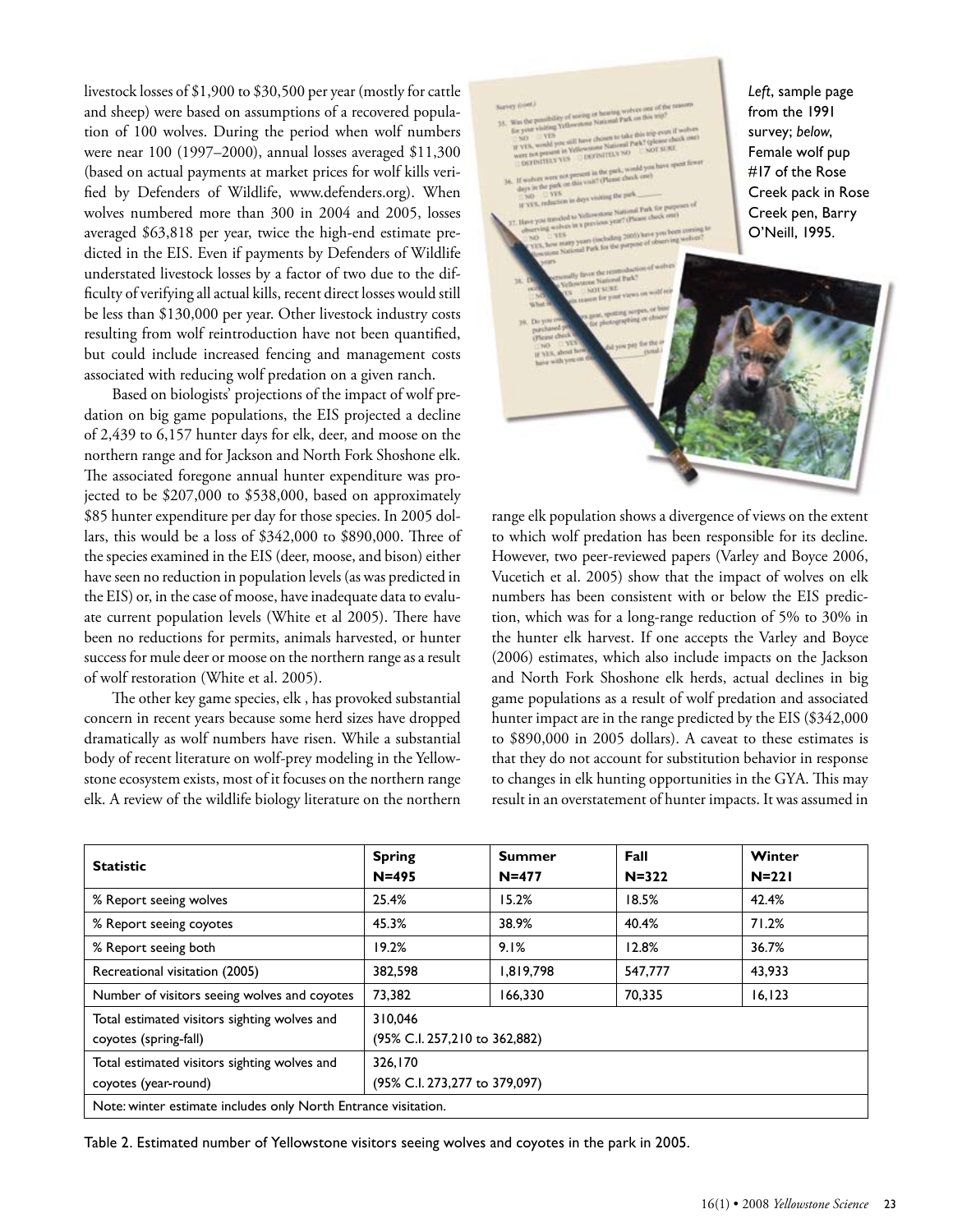| Season/residency        | Average amount<br>spent in ID, MT, WY | Average total trip<br>spending | <b>Sample Size</b> |
|-------------------------|---------------------------------------|--------------------------------|--------------------|
| Spring-nonresident      | \$361.89                              | \$795.14                       | 260                |
| Spring-3-state resident | \$86.19                               | \$112.37                       | 101                |
| Summer-nonresident      | \$369.12                              | \$757.31                       | 291                |
| Summer-3-state resident | \$142.06                              | \$142.06                       | 45                 |
| Fall-nonresident        | \$425.50                              | \$855.00                       | 149                |
| Fall-3-state resident   | \$152.67                              | \$198.64                       | 72                 |

Note: winter results are only representative of wheeled access and are not presented.

Table 3. Comparison of park visitor spending in Idaho, Montana, and Wyoming by season and residency based on visitors responding to 2005 entrance station surveys.

the EIS that hunters who did not receive an elk hunting permit in the GYA would not hunt elsewhere in the three-state area for elk or increase hunting effort on other species.

#### **Conclusions**

Overall, it appears that the economic predictions made in the 1994 EIS analysis were relatively accurate. Our estimated increase in park visitation (3.7%) due to wolf presence is lower than was predicted in the EIS (4.93%). However, the EIS prediction was based on a survey of only summer visitors; our 2005 study estimated a 4.78% increase in summer visitation due to wolf presence. Regarding increases in visitor spending in the three-state area due to wolf presence, the estimate of \$35.5

million (confidence interval of \$22.4 to \$48.6 million) based on our 2005 study is consistent with the EIS estimate of \$27.7 million (2005 dollars).

Projected costs of wolf predation (based on the market value of cattle and sheep taken by wolves) have been in the range predicted by the EIS, and were on the order of about \$65,000 per year in 2004 and 2005. The impact of wolves on actual observed hunter harvest in the first 10 years after reintroduction was negligible, in that average hunter harvest and permits issued for big game species were either higher or unchanged compared to pre-wolf averages. However, reflecting in part the influence of a long-term drought, the presence of wolves, and aggressive management policies to reduce elk populations through hunting on the Northern Range, there

| <b>Statistic</b>                                                                                             | <b>Spring</b>                | Summer       | Fall        | Winter <sup>1</sup> |
|--------------------------------------------------------------------------------------------------------------|------------------------------|--------------|-------------|---------------------|
| Total recreational visitation to Yellowstone                                                                 | 382,598                      | 1,819,798    | 547,777     | 85,478              |
| % of visitors from outside the three-state area                                                              | 70.5%                        | 83.68%       | 67.59%      | 82.2%               |
| (A) Recreational visitors from out of the three<br>states                                                    | 269,770                      | 1,522,807    | 370,242     | 70,289              |
| (B) % of visitors who would not have visited with-<br>out the presence of wolves                             | 1.93%                        | 4.78%        | 3.45%       | 3.66%               |
| (C) Average spending per visitor within the three<br>states by visitors from outside the area <sup>2</sup>   | \$361.89                     | \$369.12     | \$425.50    | \$510.84            |
| $(A) * (B) * (C)$ Total estimated annual three-state<br>visitor spending attributable to wolves <sup>3</sup> | \$1,885,178                  | \$26,889,668 | \$5,431,916 | \$1,314,167         |
| Total estimated annual visitor spending in the three<br>states attributable to wolves                        | \$35,520,929                 |              |             |                     |
| 95% Confidence interval                                                                                      | \$22,404,274 to \$48,637,585 |              |             |                     |

<sup>1</sup> Based on 1999 winter visitor survey estimates (Duffield and Neher 2000).

2 Average spending for those who specifically came to see wolves was nearly identical, but due to a much smaller sample size, had a much higher variance.

 $^3$  Sample size, by season for the 2005 sample was: 495 for spring, 477 for summer, and 322 for fall.The winter sample from 1998–1999 was 221.

Table 4. Estimated three-state (MT, ID, and WY) direct expenditure impact associated with wolf presence in Yellowstone National Park based on visitors responding to entrance station surveys.